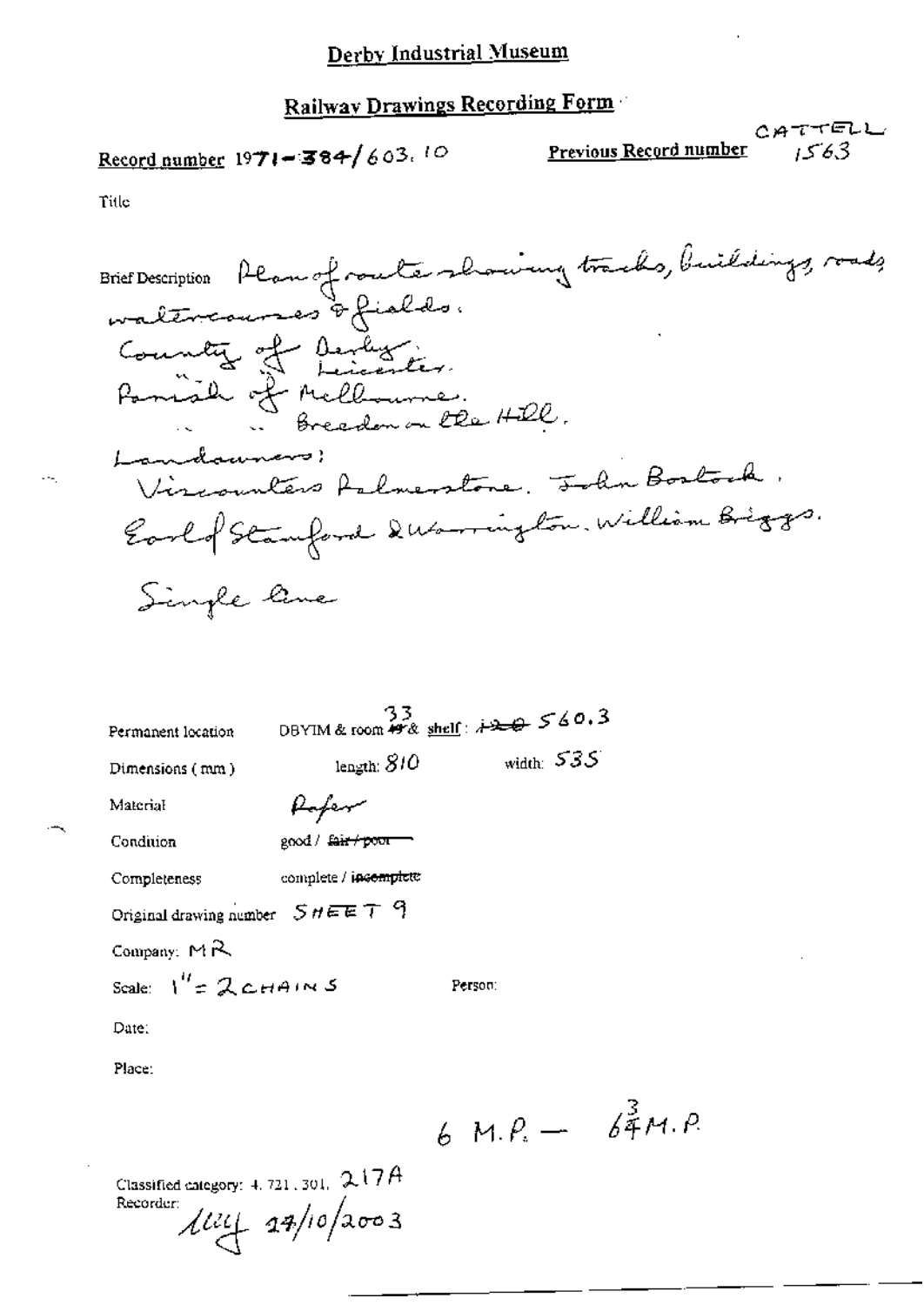Record number  $1971 - 384/603$ . 11

Previous Record number

Title

Brief Description Plan of route showing tracks, buildings, roads waltresures & fields. Country of Leicenter. Panish of Breadon on the Hill Landownars: William Briggs Earl of Stanford and Warrington.<br>Trustée principe Settlement pNC Curzon. Station and ridings. DBYIM & room  $\mathcal{Z}_{\&}$  shelf:  $\leftrightarrow$  3560.3 Permanent location width:  $535$ length: 810 Dimensions (mm) Paper Material good / fair / poor --Condition complete / incomplete Completeness Original drawing number  $S$   $HEE$   $T$  /  $O$ Company:  $MA$ Scale:  $I'' = \mathcal{L}CHAINS$ Person: Date: Place: Tonge & Breedon<br>Station  $62M.P. - 72M.P.$ Classified category,  $4.721,301, -2.17$   $A$ Recorder:  $\frac{1}{4}$   $\frac{1}{4}$   $\frac{1}{4}$   $\frac{1}{2}$   $\frac{1}{2}$   $\frac{1}{2}$   $\frac{1}{2}$   $\frac{1}{2}$   $\frac{1}{2}$   $\frac{1}{2}$   $\frac{1}{2}$   $\frac{1}{2}$   $\frac{1}{2}$   $\frac{1}{2}$   $\frac{1}{2}$   $\frac{1}{2}$   $\frac{1}{2}$   $\frac{1}{2}$   $\frac{1}{2}$   $\frac{1}{2}$   $\frac{1}{2}$   $\frac{1}{2}$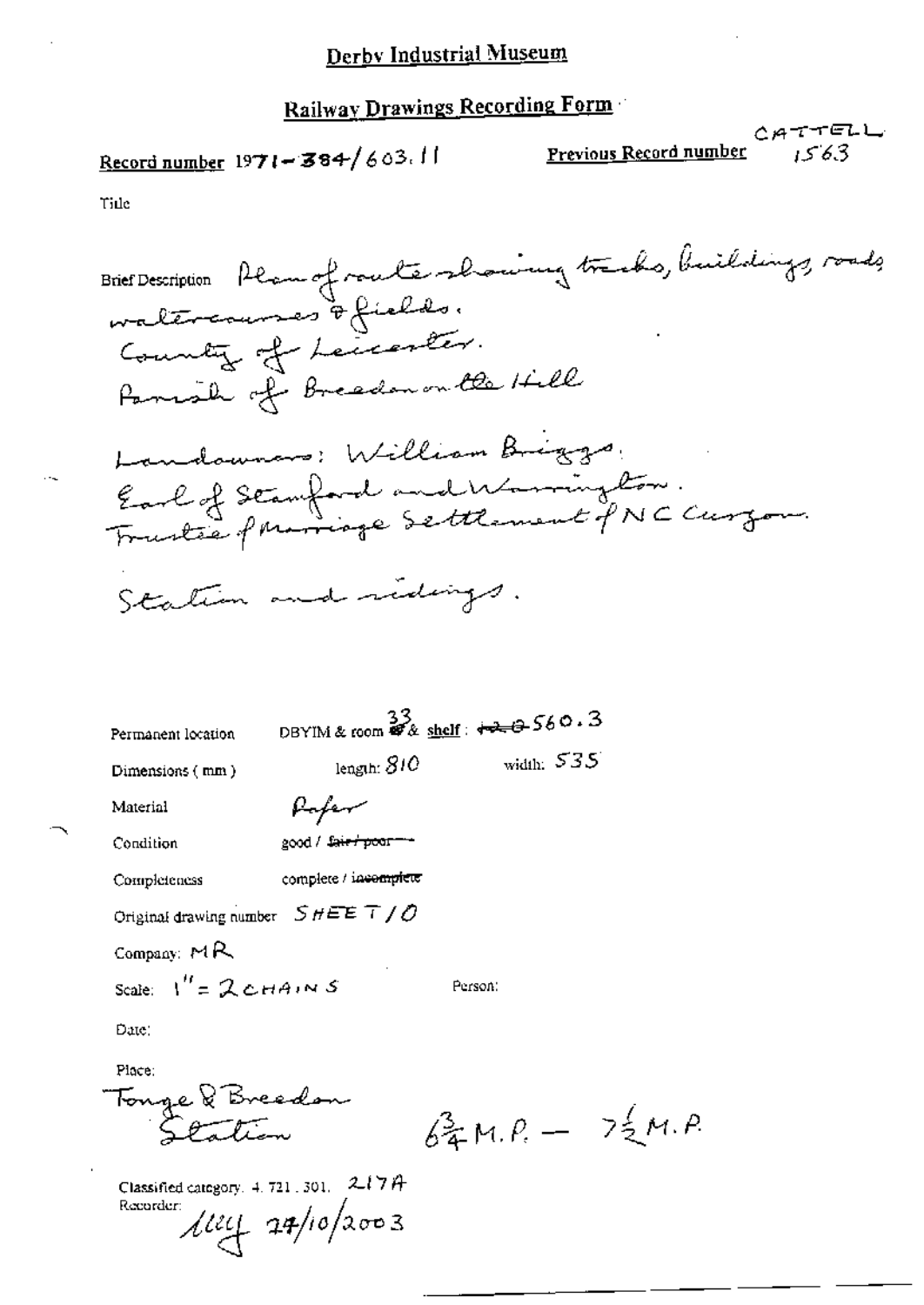Record number 1971-384/603.12

 $CHTTELL$ Previous Record number  $1563$ 

Title

| Brief Description Plan of route showing tracks, Kuildings, roads |
|------------------------------------------------------------------|
| waltercourses & fields.                                          |
| County of Leccenter.                                             |
| Fannal of Breadon on the Hill.                                   |
| Landswave: Earlof Stamford & Warrington                          |
| Samuel Street. Abraham & Edwin Adeock.                           |
| Trustees d'Inorrage Settlement d'NCCurgon.                       |
| in a Tobias Rustats Charity.                                     |
| Touque Station Monters House Rubres Station,                     |
| DBYIM & room # & shelf: $r \approx 0.3$<br>Permanent location    |
| width: $535$<br>length: $810$<br>Dimensions (mm)                 |
| Rofer<br>Material                                                |
| good / <del>.air / poor</del><br>Condition                       |
| complete / incomplete<br>Completeness                            |
| Original drawing number $S$ $H \# E T$                           |
| Company: $M R$                                                   |
| Scale: $1'' = 2$ cHAINS<br>Person:                               |
| Date:                                                            |
| Place:                                                           |
| Tongue<br>$7\frac{1}{2}8\frac{2}{3}M$ $R-8\frac{1}{4}M$ $R$      |

Classified category: 4, 721, 301,  $-2$ 17 $A$ Recorder  $\mu$  17/10/2003

÷,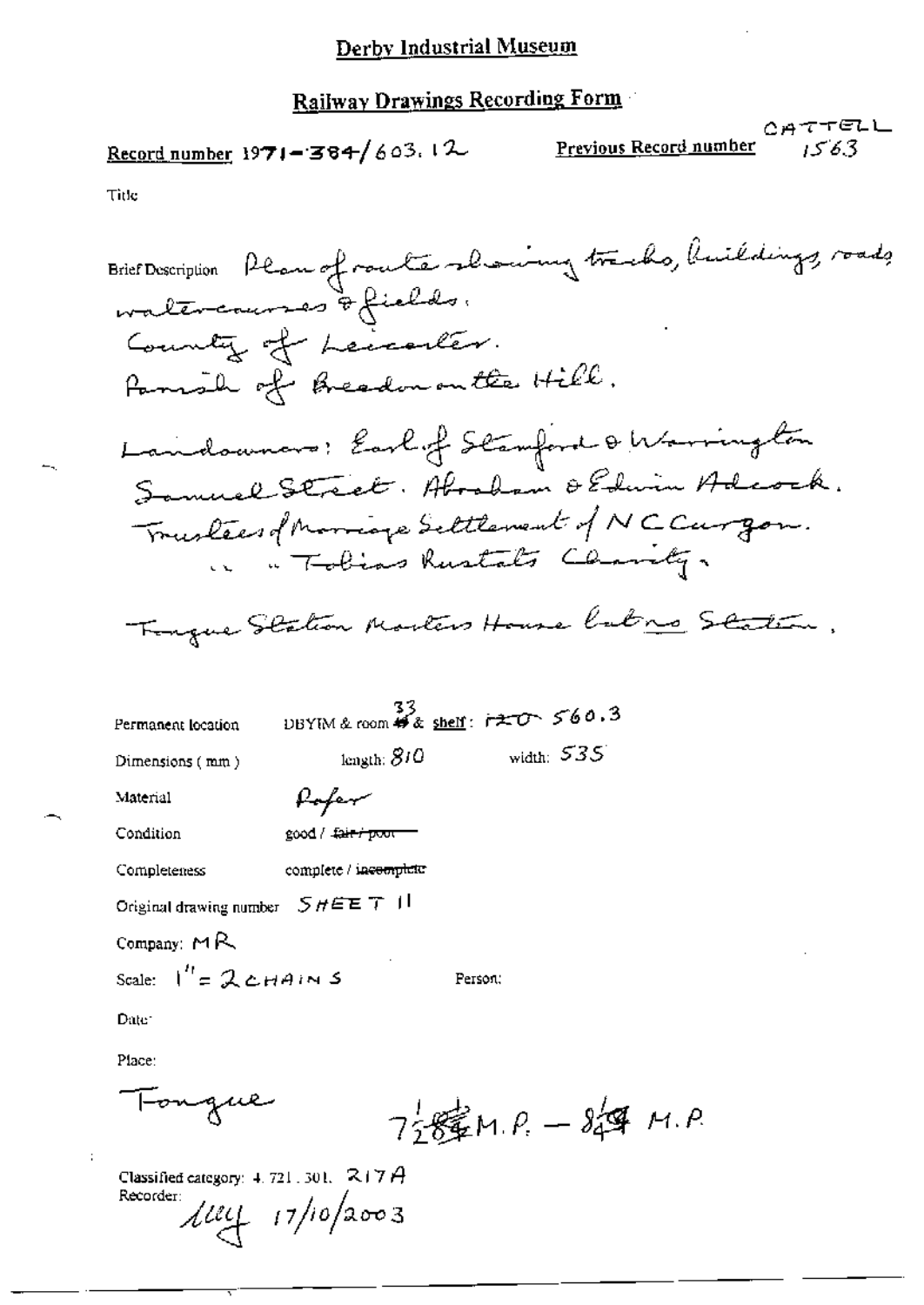Record number  $1971 - 384/603.13$ 

CATTELL<br>Previous Record number  $1522$ 

Title

-.

| Brief Description Plan of router showing tracks, buildings, roads |
|-------------------------------------------------------------------|
| waltercourses of fields.                                          |
| Country of Leccenter.                                             |
|                                                                   |
| Panish of Breedon on the Hell.                                    |
| Landonnars:<br>Traveless of Folias Rustalts Charity.              |
| Earl of Stamford & Warrington.                                    |
| Reas Georgiana Balstrode.                                         |
|                                                                   |
| Siding into Cloud Hill Line Works kiln.                           |
|                                                                   |
| DBYIM & room 柳象 shelf: <del>120</del> 560.3<br>Permanent location |
| width $535$<br>length: $810\,$<br>Dimensions (mm)                 |
| Rofer<br>Material                                                 |
| Condition<br>good / <del>fair / poor -</del>                      |
| complete / incomplete<br>Completeness                             |
| Original drawing number $S H E E T + 2$                           |
| Company: $M_{\rm B}$                                              |
| Scale: $1'' = 2$ cHAINS<br>Person:                                |
| Date:                                                             |
| Place:                                                            |

 $84M.P. - 9 M.P.$ 

Classified category: 4, 721, 301, 217A Recorder  $\mu = 17/10/2003$